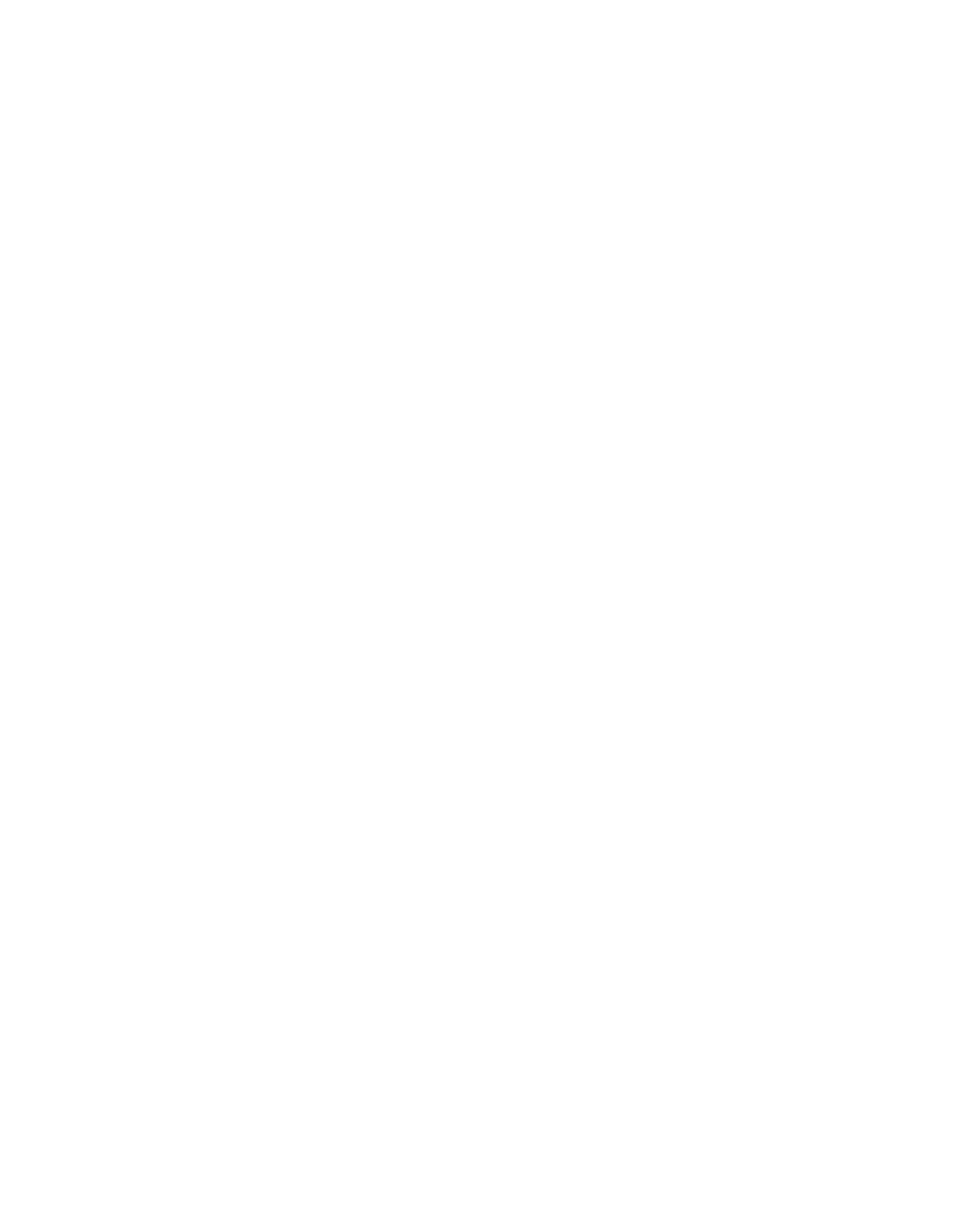# **Wind Symphony**

**Dr. Alex Wimmer, Conductor**

| trans. Kenneth Singleton |
|--------------------------|
|                          |

# **Concert Band**

| <b>Conducted by Travis Turner, Graduate Assistant</b>   |                                |  |  |  |
|---------------------------------------------------------|--------------------------------|--|--|--|
|                                                         |                                |  |  |  |
| <b>Conducted by Olivia Bazanos, Graduate Assistant</b>  |                                |  |  |  |
|                                                         |                                |  |  |  |
| <b>Conducted by Preston Thomas, Graduate Assistant</b>  |                                |  |  |  |
|                                                         |                                |  |  |  |
|                                                         | arr. Laurie Lafferty (b. 1951) |  |  |  |
| <b>Conducted by Cally Bitterlin, Graduate Assistant</b> |                                |  |  |  |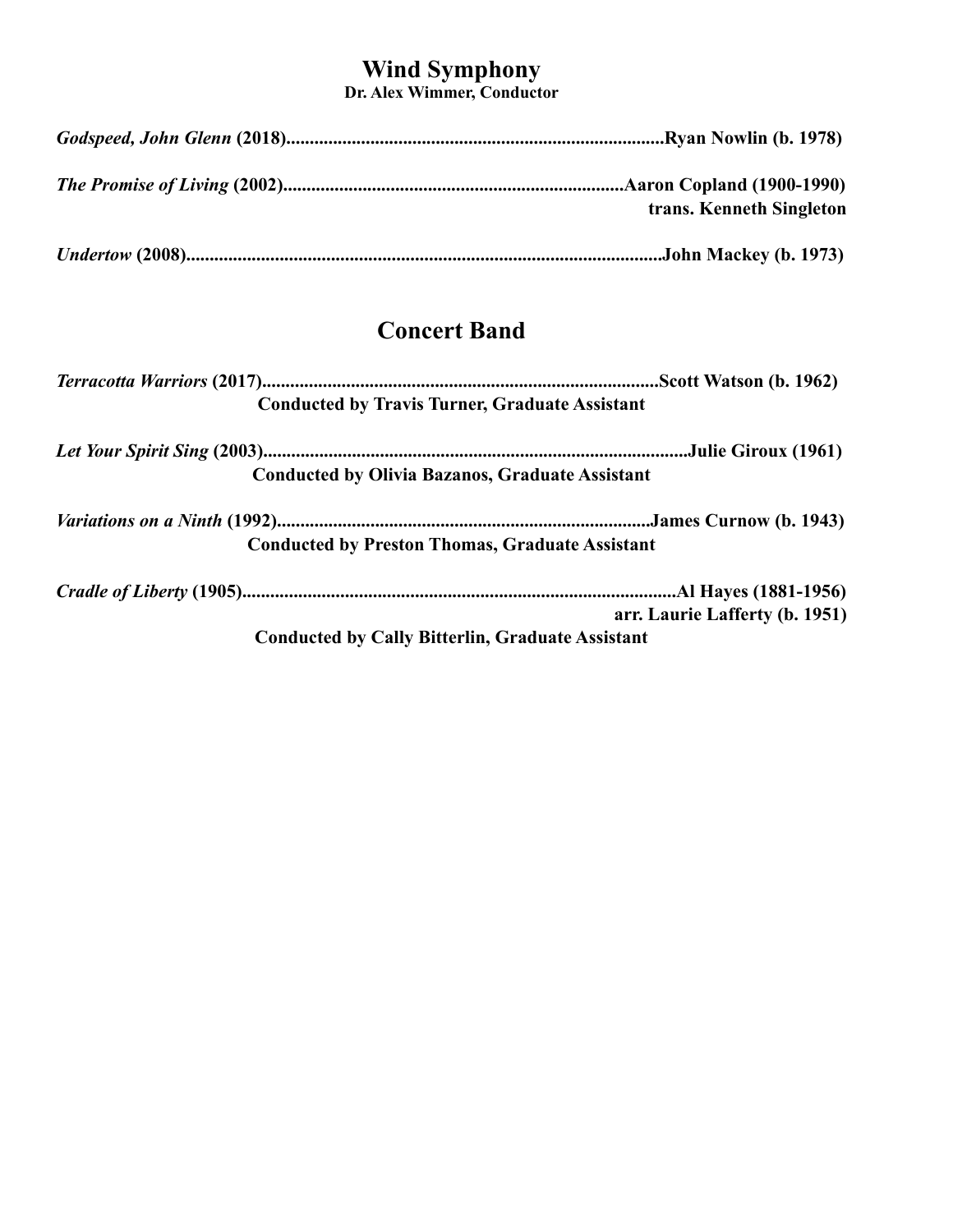# **University Band**

| <b>Conducted by Taton Bennett</b>  |  |
|------------------------------------|--|
|                                    |  |
| <b>Conducted by Kristen Schrag</b> |  |
|                                    |  |
| <b>Conducted by Brandon Wells</b>  |  |
|                                    |  |
| <b>Conducted by Ann Barker</b>     |  |
|                                    |  |
| <b>Conducted by James Probst</b>   |  |
| <b>Procession to the Castle</b>    |  |
| II. Folk Tale                      |  |
| <b>III.</b> Tournament             |  |
| <b>IV. Round Dance</b>             |  |
|                                    |  |
| <b>Conducted by Daniel Smith</b>   |  |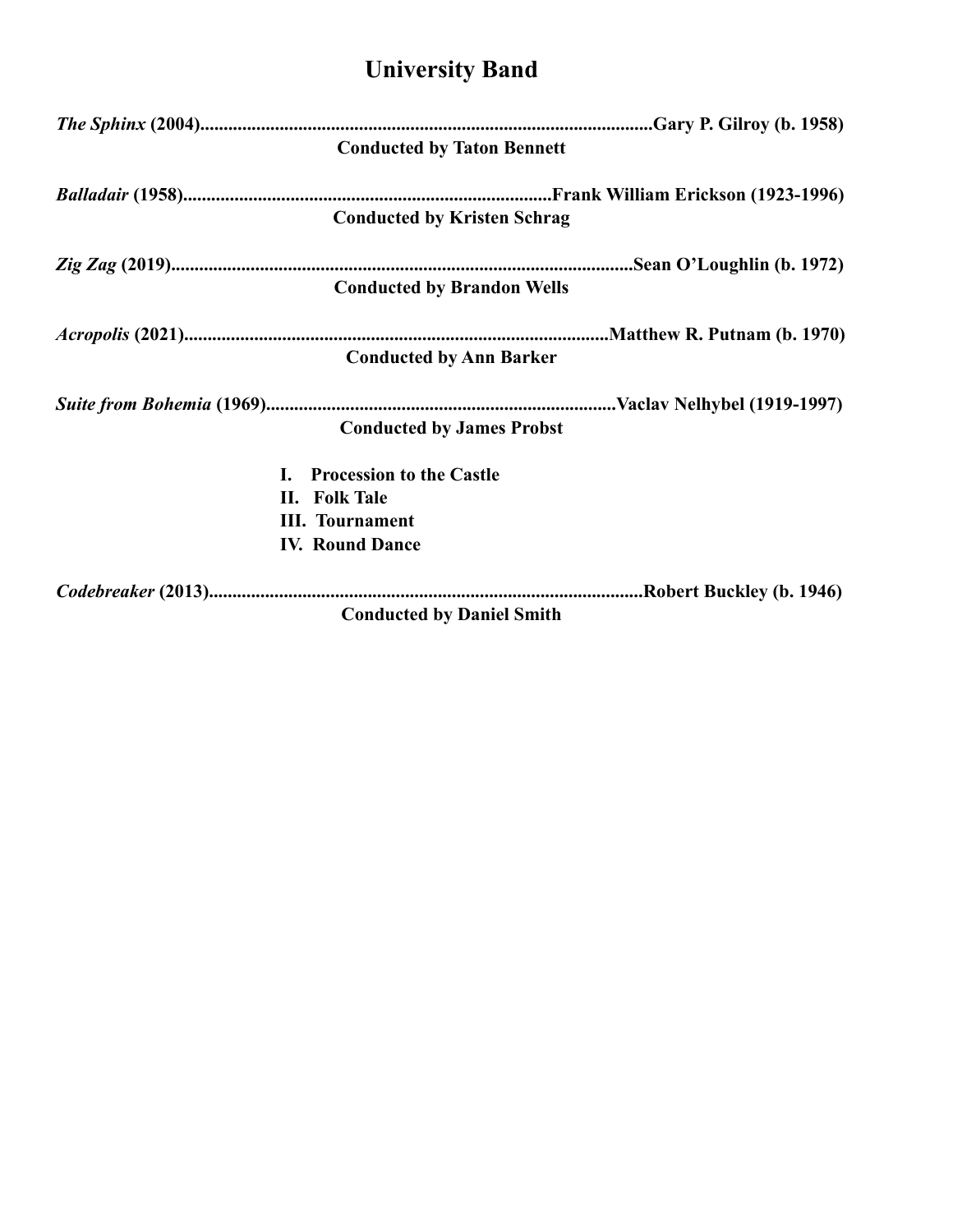# **Wind Symphony Program Notes**

# *Godspeed, John Glenn* **(2018).................................................................................Ryan Nowlin (b. 1978)**

In this composition, *Godspeed, John Glenn,* the composer draws on all aspects of Glenn's life. The piece is not programmatic in nature but is instead an impression of the many complex facets of his makeup. While there are cinematic moments reflecting the adventure of Glenn's life, the piece remains grounded in his humility; partnership with his wife; and steadfast love and commitment to his family, his country, and his faith.

The piece begins very distantly with an extensive trumpet solo. This solo is taken up by the trombone and played in echo briefly by the trumpet until the two voices find each other. The music continues into a playful modal section reminiscent of Glenn's small-town roots and fascination with flight. Just after liftoff, the piece dissolves into a reverent anthem that attempts to embody the essence of his spirit. This anthem serves as the primary melodic material through various keys and triumphant treatments climaxing in a quote of the hymn *Be Still My Soul.*

-Program notes from publisher.

| trans. Kenneth Singleton |
|--------------------------|

*The Promise of Living* (1954) is a quintet that unites hobos and family at the end of the first act in celebration of the harvest and its traditions. Even without voices, the use of the folk hymn *Zion's Walls* and Copland's transparent scoring create a clear dramatic sequence. A dramatic gesture gives way to a quiet, lyrical passage, in which the gentle rise and fall of the melody suggests the unfolding sequence of wistful thoughts. Woodwinds gradually interject to create a sense of dialogue, both internal and, eventually, external.

The answer comes, this time fuller, building to a passage that is signature Copland: a smooth melody rooted in open harmonies, with bits of short, repeated motives in call and response style which keep the music moving. Brass eventually join the scene, their chorale style underscoring the ritualistic role of the moment without losing the introspective quality that draws together community and individual, past and present.

-Program notes from windrep.org.

*Undertow* **(2008)......................................................................................................John Mackey (b. 1973)**

*Undertow* (2008) was commissioned and premiered by the Hill County Middle School Band in May of 2008. *Undertow* (2008) is John Mackey's first work specifically for intermediate band. Though not technically difficult as his other works, the characteristics that Mackey's music is known for (minor tonality highlighted by open fifths, biting semitone dissonance, frequent use of asymmetrical meter, heavy percussion, etc…) is retained and accessible to developing ensembles. Composed in a traditional ternary form, an energetic melody, active countermelody, and explosive percussion writing helps paint a vivid picture of a strong undertow (current beneath the water's surface). Allow yourselves to be taken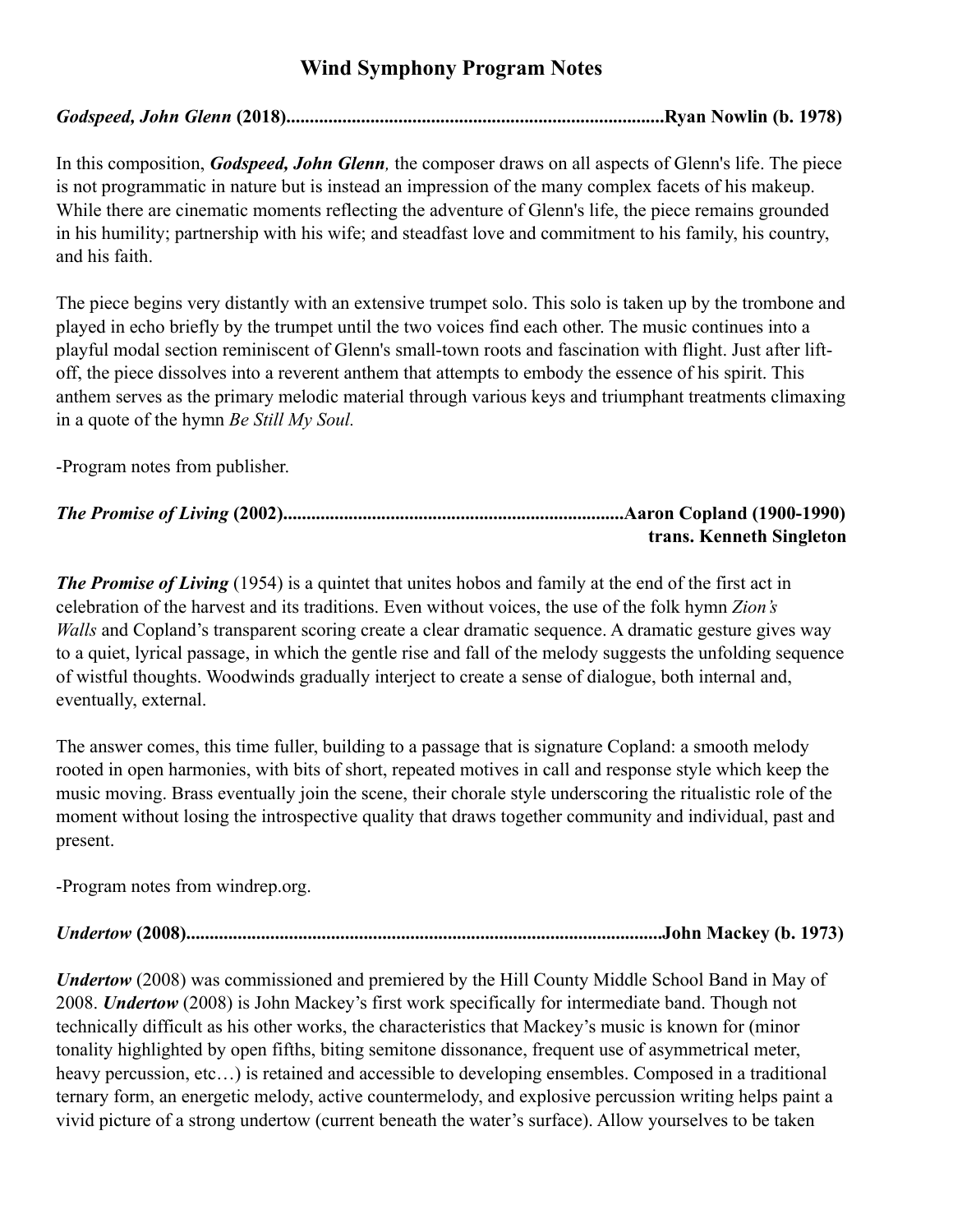away on this exciting journey through the raging river currents, fighting for air, and desperately searching for solid ground!

John Mackey was born on October 1, 1973, in New Philadelphia. Mackey was not involved in any instrumental or choral program while growing up but found a fascination with electronic music notation from an Apple IIe computer program called, "Music Construction Set." He holds a Master of Music degree from The Juilliard School and a Bachelor of Fine Arts degree from the Cleveland Institute of Music, where he studied with John Corigliano and Donald Erb, repectively. Mackey's words have been performed in venues such as the Sydney Opera House, Carnegie Hall, and the Kennedy Center. Groups such as the Parsons Dance Company, the Cleveland Orchestra Youth Orchestra, the American Bandmasters Association, and for the New York Philharmonic Principal trombonist, Joseph Alessi, have commissioned Mackey. He has received numerous grants and has held residencies at numerous universities such as Florida State, Ohio State, Oklahoma, the University of Texas, and the University of Southern California. He currently resides in Cambridge, Massachusetts, where he composes full-time through his publishing label, OstiMusic (ostimusic.com).

-Program notes by John Mackey.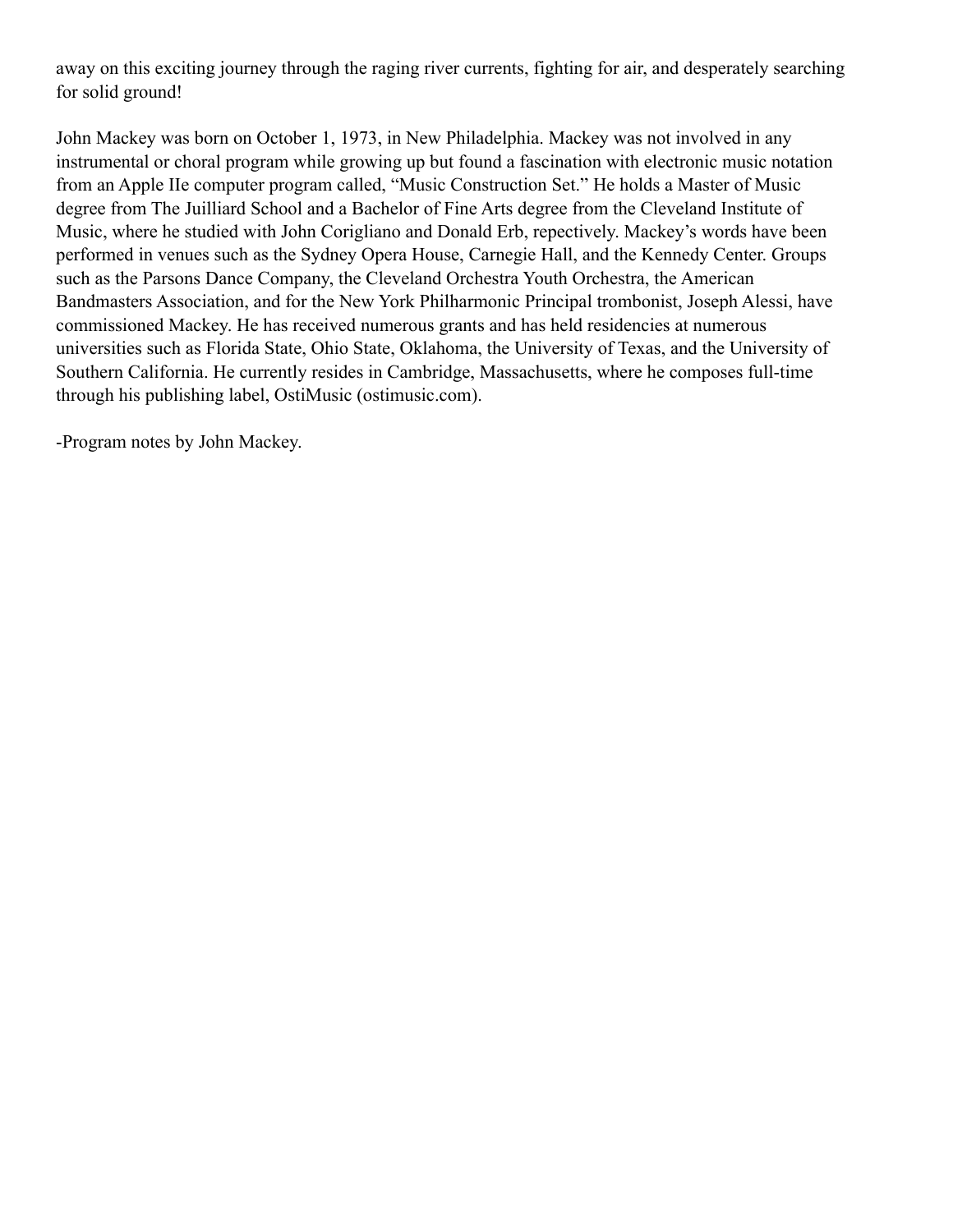# **Concert Band Program Notes**

*Terracotta Warriors* **(2017).....................................................................................Scott Watson (b. 1962)**

*Terracotta Warriors* was inspired by the extraordinary "spirit army" of clay statues -- numbering more than 6,000 -- created in the third century B.C. for the tomb of Emperor Qin Shi Huang, first emperor of China. This astounding array of armed sculptures was placed in the emperor's tomb, along with hundreds of terracotta horses and chariots, to protect the emperor in the afterlife.

The music begins with a brief, plaintive folk chant summoning the army from their centuries-old sleep. The faithful warriors respond, coming to life to protect their emperor with musical representations of uniform marching and weapons display. *Terracotta Warriors* captures the legend and grandeur of the Qin dynasty in this striking and unique piece for band.

-Program notes by composer.

# *Let Your Spirit Sing* **(2003)...........................................................................................Julie Giroux (1961)**

*Let Your Spirit Sing* was inspired by a concert by the Vienna Boys Choir. The entire concert I kept thinking to myself "if angels gave a concert, it would sound just like this." It was like Jesus was singing through those young boys. Several days after hearing that glorious concert while walking through the woods behind my house, I heard the melody for *Let Your Spirit Sing*. Sometimes melodies come to me accompanied by lyrics and this one did. I don't recall all the lyrics because I knew I would not be using them. I do remember the last 7 notes of the three main 16 measure phrases were always " Jesus is singing through me" and whenever I hear this piece, I always hear those words.

-Program notes by composer.

# *Variations on a Ninth* **(1992)................................................................................James Curnow (b. 1943)**

*Variations on a Ninth* was "commissioned by the Ovid-Elsie Area High School Band Boosters for the Ovid-Elsie High School Band, Roger and Nadine Weyersberg, Band Directors. *Variations on a Ninth* was premiered at the 1992 Mid-Western Conference on Vocal and Instrumental Music in Ann Arbor, Michigan on January 16, 1992 with the composer conducting. This composition is dedicated to the past, present and future Ovid-Elsie High School Band members, their parents and our communities.

Opening with a bold brass fanfare based on a ninth chord (a chord which consists of the third, fifth, seventh and ninth notes above the root), and gradually working its way through three contrasting variations, *Variations on a Ninth* features melodies and chord structures based on melodic ninths, intervals of the ninth or ninth chords and their permutations. Though the three variations are distinct in character, they are presented in one continuous work."

-Program notes from composer.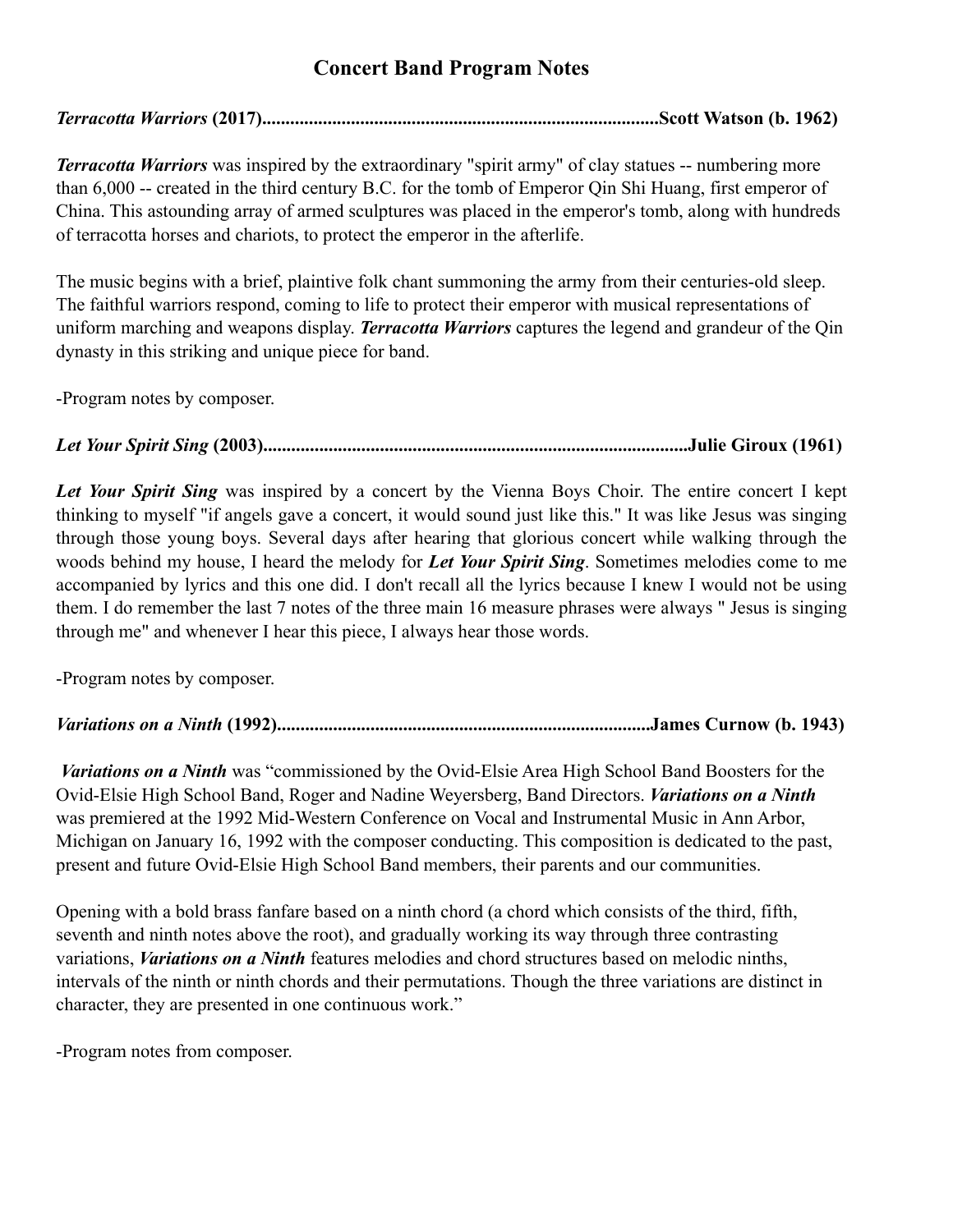| arr. Laurie Lafferty (b. 1951) |
|--------------------------------|

# **Conducted by Cally Bitterlin, Graduate Assistant**

Henry Fillmore published music under several pseudonyms, most famously as Harold Bennett. One of his earliest published marches, *Cradle of Liberty* of 1905, was published under the pseudonym Al Hayes. Fillmore eventually used this name on more than fifty publications. The title is typical of those selected during the early years of the twentieth century as the United States was becoming a world power and the nation was feeling a surge of patriotism after the Spanish-American War.

**-**Program notes by composer.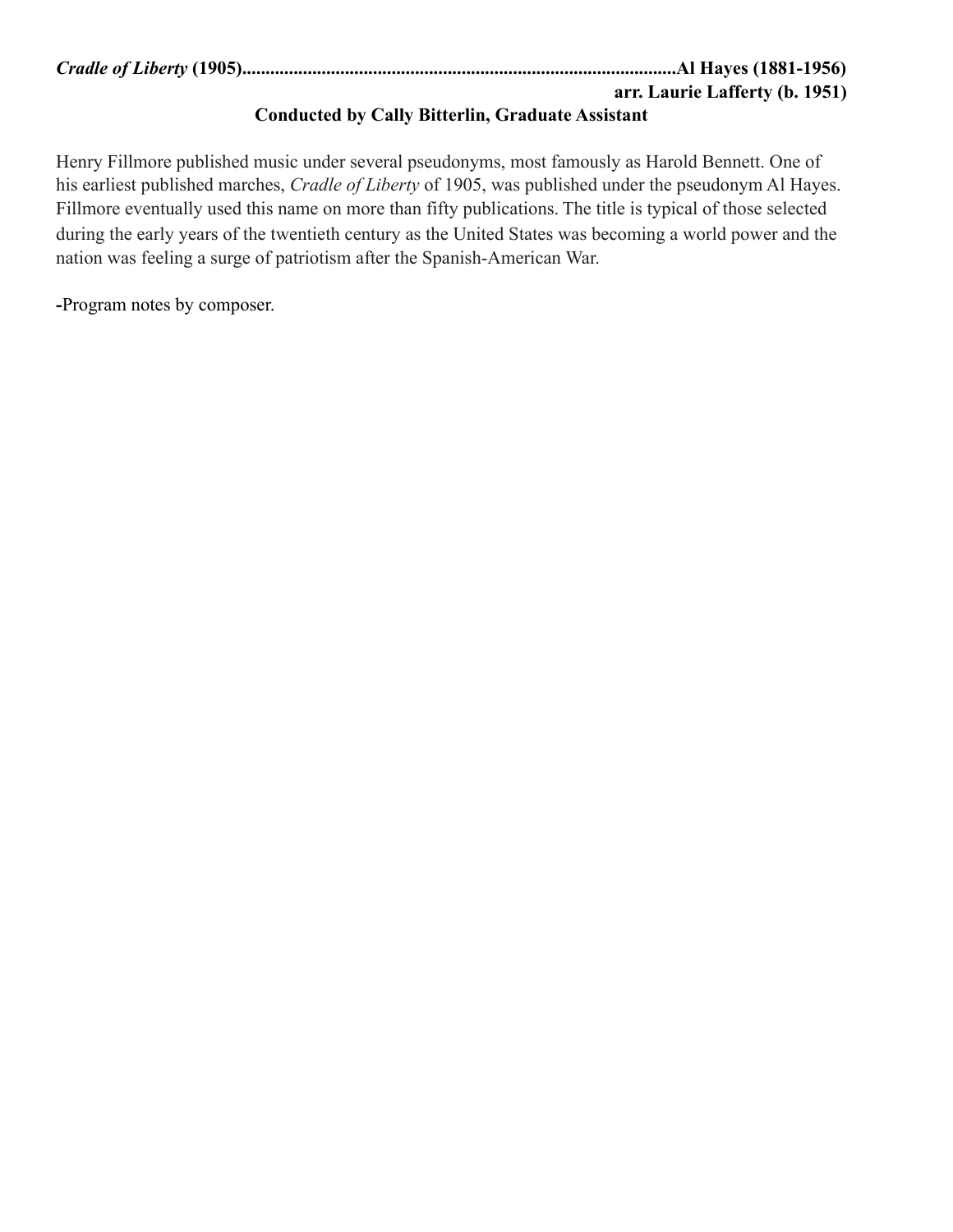# **University Band Program Notes**

*The Sphinx* **(2004).................................................................................................Gary P. Gilroy (b. 1958)**

*The Sphinx* is an exciting concert opener for intermediate concert band that offers extensive percussion writing for younger players. The work is inspired by the following:

What begins life with four legs, then two, and finally three? The answer - humans. As babies we crawl on four "legs", and then learn to walk on two. The idea is that humans often end their existence on earth walking with a cane, thus three "legs" at the end of our lives.

This work uses a rhythmic motive that is made up of series of eighth notes in patterns of four, two, and finally three. After a mysterious opening with some unusual percussive effects, the 4-2-3 motive is heard throughout the work in both eighth notes and quarter notes. The minor mode is overtaken only in the final measures as the work comes to a climactic finish.

-Program notes by composer.

# *Balladair* **(1958)...............................................................................Frank William Erickson (1923-1996)**

Balladair was written in an era where military band was the prominent style for wind band music. Frank Erickson, being a relatively new composer at the time, wanted to break the mold and write a ballad that utilized a modified song form as well as jazz chords. Wind band repertoire was becoming more and more popular because WW2 had ended, so Erickson wanted to write repertoire that could be utilized by young and intermediate bands.

-Program notes by composer and taken from Teaching Music through Performance in Band, VOL. 3.

# *Zig Zag* **(2019)...................................................................................................Sean O'Loughlin (b. 1972)**

An exciting and electrifying composition for young concert bands. Full of flair and rhythmic motifs that you can't help but enjoy, it has energy pulsating throughout. Even the slower middle section has an underlying tension that can't be ignored. Take a deep breath and hold on tight!

-Program note by composer, retrieved from jwpepper.com.

*Acropolis* **(2021)................................................................................................Matthew R. Putnam (1970)**

The Acropolis is an Ancient Greek citadel located above Athens on an outcrop. The Acropolis contains the remains of several buildings including the Parthenon. Matthew R. Putnam's *Acropolis* is a beginning band piece that serves as an excellent introduction to syncopation and style changes while only using the first six notes of the B-flat major scale.

-Program notes by composer.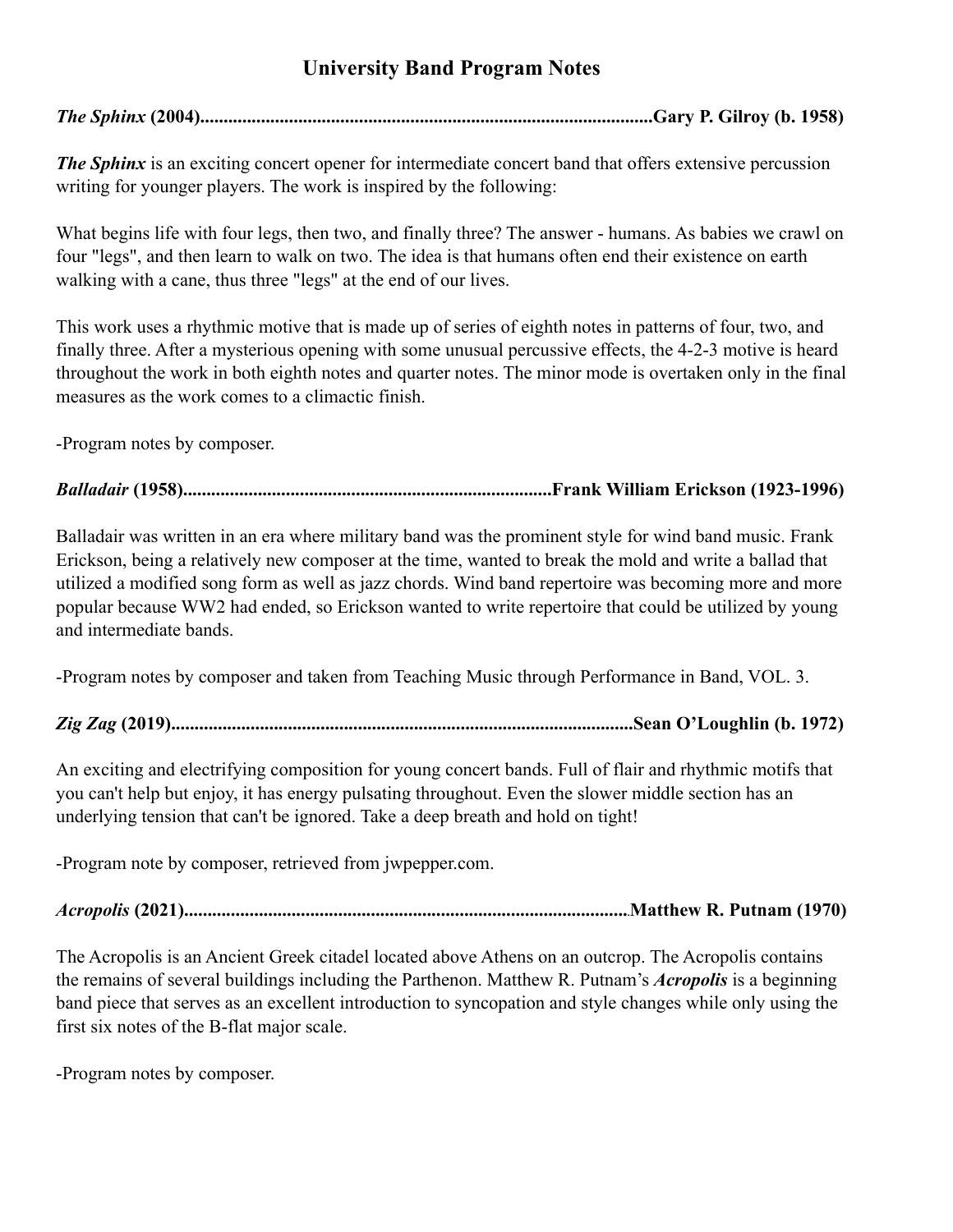*Suite from Bohemia* is based on medieval Bohemian folk-songs that were influential in the life of Nelhybel. The four movements depict life in Bohemia, now a part of the Czech Republic. The first movement features a very simple theme that is developed in various styles. The second contains a clarinet solo that states the theme. This theme can be heard throughout the movement. The third movement depicts a tournament. The percussion section is featured in the opening section and the trumpets slate the main theme. Nelhybel uses a layering effect to develop the melodic material. The fourth movement consists of music for a round dance. Metal percussion instruments begin this movement. The melodic material is presented in the clarinets and grows in intensity as more instruments are added. The piece concludes with an accelerando that drives to the end.

-Program notes by Illinois State University, retrieved from https://ir.library.illinoisstate.edu/somp/1782.

# *Codebreaker* **(2013).............................................................................................Robert Buckley (b. 1946)**

The pursuit is on! In the compelling style of classic spy music, *Codebreaker* takes your band into the world of intrigue and espionage. Though written for young band, *Codebreaker's* effective orchestration gives it the sophisticated sound and intensity of a much more advanced piece. With a cinematic approach, the music portrays a secret agent in a race against time to find the hidden code and break it before enemy agents hatch their evil plan! A non-stop thrill ride full of suspense and adventure!

-Program notes by composer, retrieved from halleonard.com.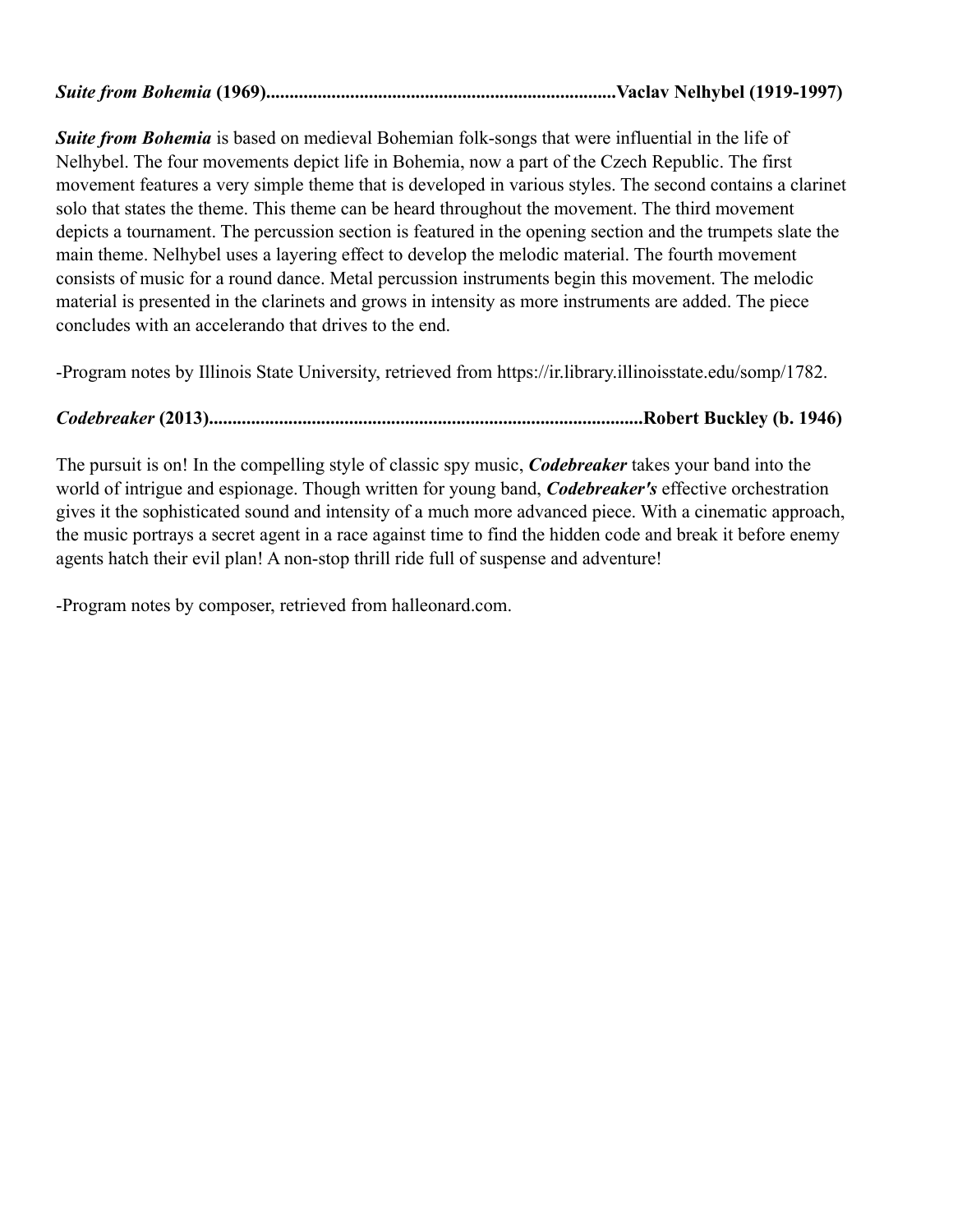# **Kansas State University—Wind Symphony Dr. Alex Wimmer, Director**

### **Flute**

Jordyn Allen Sarah Baden Laura Bogner Ella Greenup Brenda Heard (Picc) Kristen Schrag Gabby Yager

#### **Oboe**

Alli Gladfelder\* Bailey Walke

# **Clarinet**

Angel Amaro Erin Flax Sabrina Gary Sarah Kelley\* Bernice Poulter Anna Ridgeway Ashby Schwanz Alexis Sutton John Woods

# **Bass Clarinet**

Grace Dice Corrine Bergstrom

**Bassoon** Ethan Karnes

\*Denotes Principal Section Player

# **Graduating Seniors:**

Brenda Heard—Powder Springs, GA—Political Science Drake Middleton—El Dorado, KS—Music Education Ethan Willsey—Maple Hill, KS—Organizational Management

#### **Alto Saxophone** Craig Brinkman\*

Keith Hancock Abby Vetter

**Tenor Saxophone** Jasmine Bates

**Baritone Saxophone** Kenny Davies

### **Trumpet**

Shelton Lauderbaugh Eric Niewohner Bryce Schreiber Haley Schwartz\* Kate Washburn

#### **French Horn**

Sam Allison Sophia Burnett Isabel Grafel\* Drake Middleton

#### **Trombone**

Jared Carlton Blake Davis\* Braden Raines Corbin Wood

# **Euphonium**

Thomas Keller\* Austin Perr Drake Thompson

### **Tuba**

Keialani Baker Robert Brown\* Joey Lederhos Ethan Willsey

#### **Percussion**

Noah Dial Gabby Fluke Daniel Hubin Ethan Jeffries\* Owen Markwart Jacob Morgan Jake Wall Christopher Wells

**Piano**

Andrew Wilson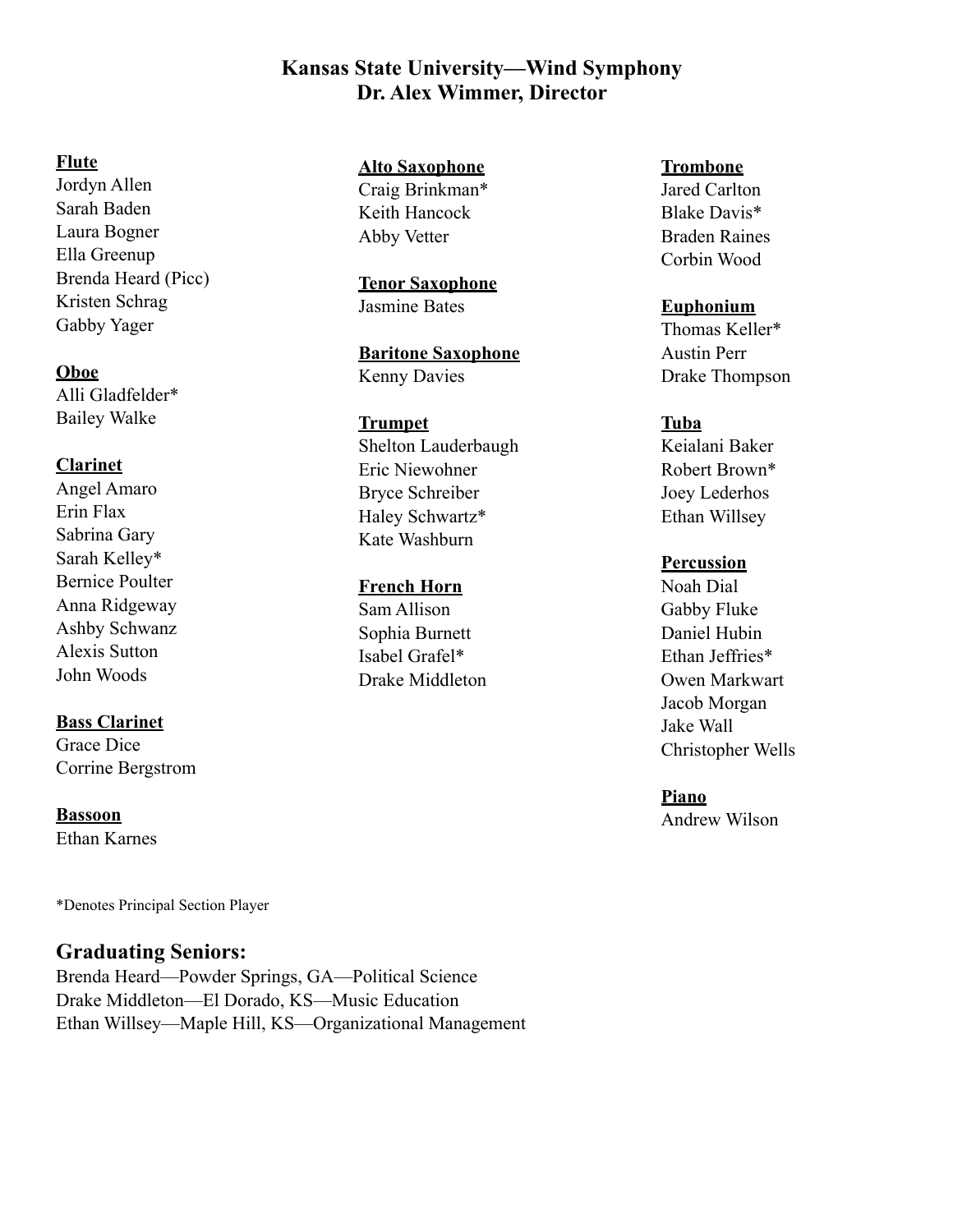# **Kansas State University—Concert Band**

**Flute** Sam Crawford (Picc)\* Tia Cole Alora Duran Madi Quinn

**Oboe** Lily Linville\*

**Clarinet** Corrine Bergstrom Nathaniel Chaput Mallory Libby Paidge Rosebaugh Alexis White\*

**Bass Clarinet**  Sarah Jane Kelley Andrew Otto

**Bassoon** Kenny Davies Cassidy Schmidt **Alto Saxophone** Katie Anderson\* Andy Bell Brenden Vining

**Tenor Saxophone** Kristen Schrag

**Baritone Saxophone** Grace Dice

**Trumpet** Katie Bailey Donald Gaspar Colby Johnston Kaytlynn Kuder Samuel McGowan Zakary Oster Aaron Peterson Caden Roark\* Braden Tinder

**French Horn**

DJ Donnelly Eileen Rogenkamp Kayla Schinkel\*

**Trombone** Jess Hergett Malachi Williams\*

**Euphonium** Kaylee Flaata Chase Keesling William McCreight Stazzi Simmons

# **Tuba**

Tom Colling Sabrina Gary Thomas Keller

### **Percussion**

Ainsley Balthazor Trenton Lowry\* Jesse Solorzano Tristan Thompson Ben Thorne

\*Denotes Principal Section Player

# **Graduating Seniors:**

Tom Colling—Shawnee, KS—Biomedical Engineering Sam Crawford—Ellis, KS—Business Pre-Law Mallory Libby—Leavenworth, KS—Secondary Education, focus on Social Studies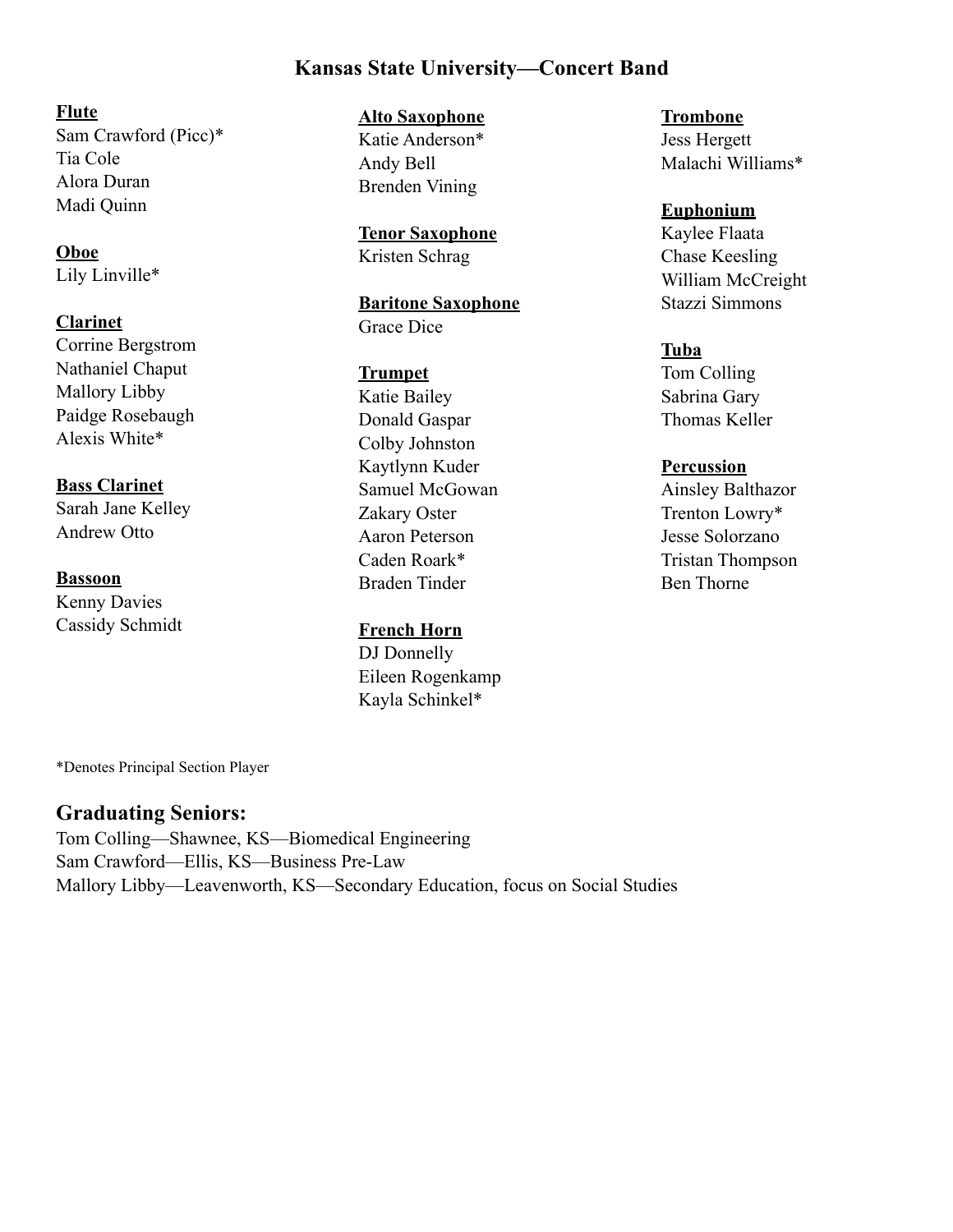# **Kansas State University—University Band**

#### **Flute**

Taton Bennett Blake Davis Audrey Farrell Christopher Hovis Sarah Jane Kelley Corbin Wood

### **Oboe**

Kristen Schrag Gabby Yager

# **Clarinet**

Josie Anderson Laura Bogner Grace Dice DJ Donnelly Alora Duran Trenton Lowry Mason Ringer

# **Bass Clarinet**

Nathaniel Chaput Erin Flax

#### **Bassoon**

Krissy Davis Briele Vollmuth Brandon Wells

## **Alto Saxophone**

Ann Barker Noah Dial Logan Peralez Alexis Sutton Kate Washburn

### **Tenor Saxophone**

Ella Greenup Drake Middleton Bryce Schreiber

# **Baritone Saxophone**

John Eldridge Ethan Karnes

# **Trumpet**

Angel Amaro Nathan Davis Chase Keesling James Probst Tristan Thompson Ben Thorne Jake Wall

#### **French Horn**

Mitchell Betancourt Craig Brinkman Kenny Davies Thomas Keller

#### **Trombone**

Jasmine Bates Sabrina Gary Elizabeth Guevara Ethan Hill Ethan Jeffries Drake Thompson Brenden Vining

# **Euphonium**

Sam Allison Johnny Hensley Hannah Mancini Stazzi Simmons Jessica Vanstory

# **Tuba**

Katie Kimmel Lily Linville Christopher Wells

# **Percussion**

Katie Anderson Kaylee Flaata Kyle Grimes Caleb Niehoff Caden Roark Daniel Smith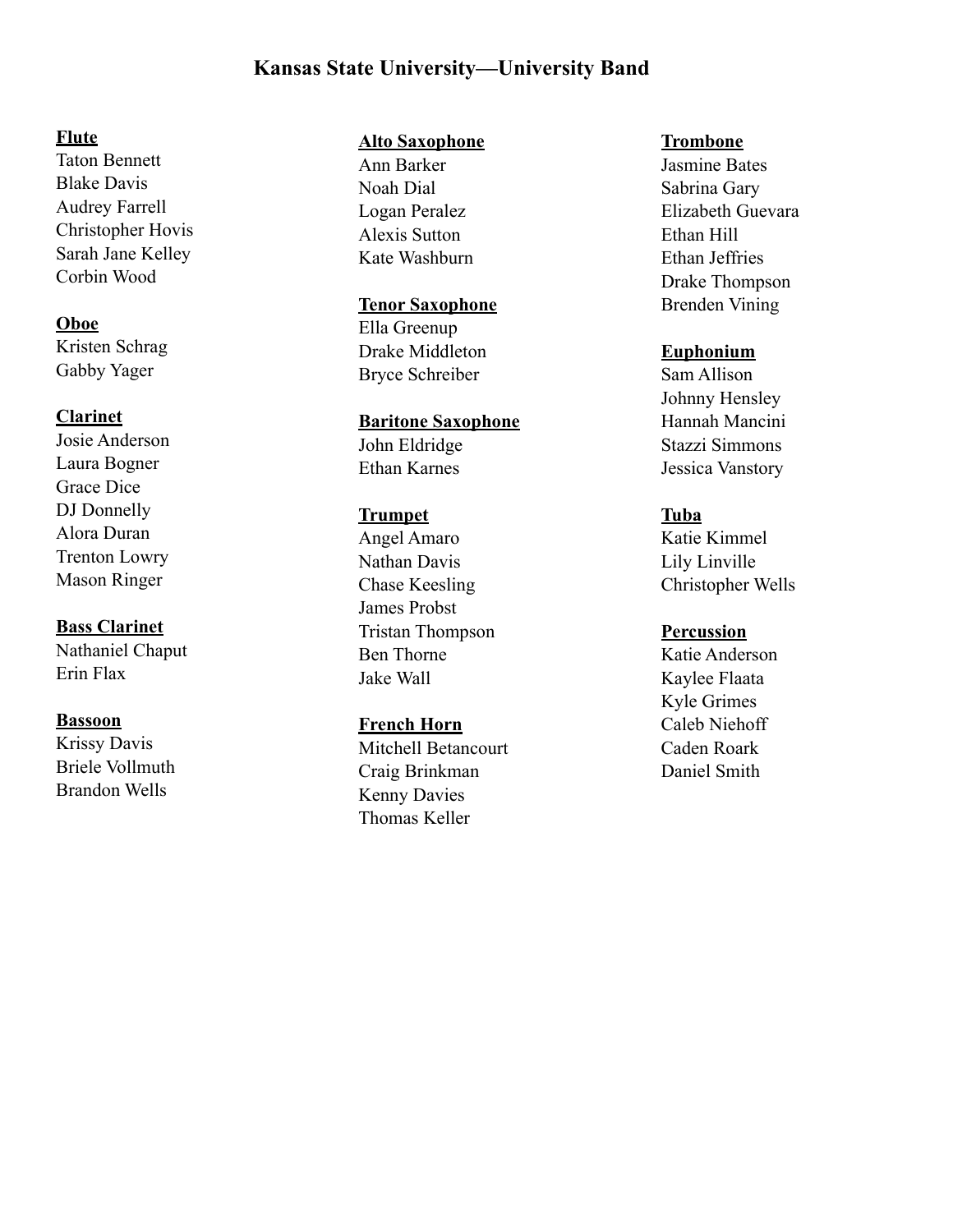# **Wind Symphony Conductor**

**DR. ALEX WIMMER** is currently serving as the Assistant Director of Bands at Kansas State University. His duties include directing the Wind Symphony, Cat Band (basketball pep band), Volleyball Band, Pub Crawl Band, Assistant Marching Band Director for the Pride of Wildcat Land (KSUMB), arranger and drill designer for the KSUMB, and instructor of undergraduate and graduate courses in conducting, arranging, and marching band techniques. During the summer he coordinates the K-State Summer Music Camp and K-State Leadership and Auxiliary Camp, and serves as one of the Assistant Directors of the Manhattan Municipal Band. Prior to his appointment at Kansas State University, Dr. Wimmer was a Graduate Teaching Assistant for the Kansas State University Bands. He assisted with all concert and athletic ensembles, undergraduate conducting courses, and Percussion Ensembles. His research interests include undergraduates conducting with expressivity and qualitative research.

Originally from Gretna, Nebraska, Dr. Wimmer received his Bachelor of Music degree from the University of Nebraska at Omaha in 2007, his Master of Music degree in Education with an emphasis in Wind Conducting from Kansas State University in 2014, and his Doctorate in Philosophy in Curriculum and Instruction from Kansas State University in 2017. Dr. Wimmer was the Director of Bands at Gretna High School and the Assistant Director of Bands at Gretna Middle School from 2007-2012. Under his direction his concert, jazz, and marching bands received consistent superior ratings. He was a recipient of the Jack R. Snider Young Band Director Award in 2011 and served on the Nebraska Music Educators Association Leadership Academy from 2011-2012.

Dr. Wimmer is in demand as a conductor, clinician, and adjudicator as well as a percussion specialist. His professional affiliations include the Kansas Music Educators Association, the Kansas Bandmasters Association, the National Association for Music Education, the College Band Directors National Association, the Percussive Arts Society, Kappa Kappa Psi, Phi Mu Alpha Sinfonia, and Phi Kappa Lambda.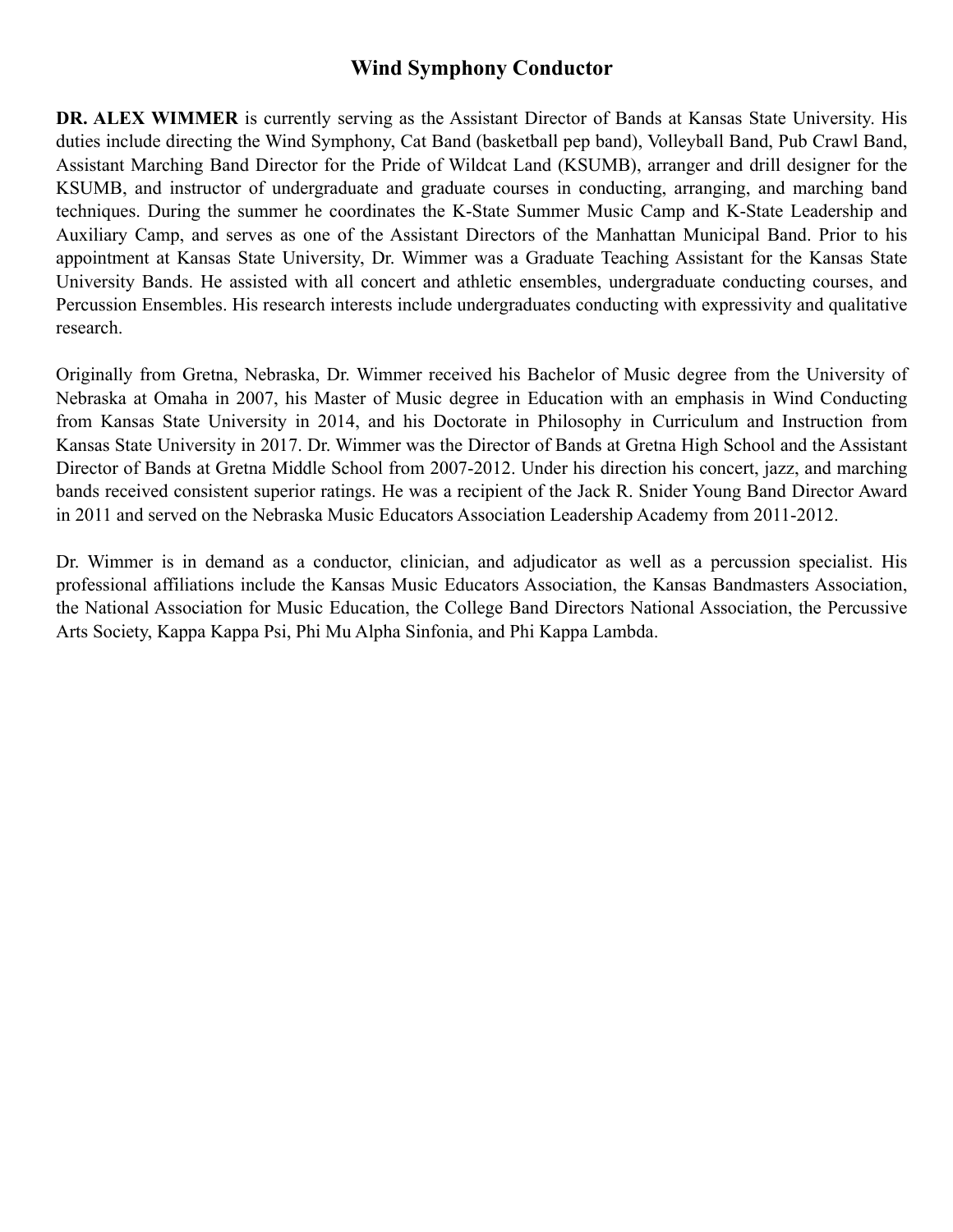# **Concert Band Conductors**

**OLIVIA BAZANOS** is originally from Pittsburgh, Pennsylvania and is one of the graduate assistants at Kansas State University. She earned her B.M. in Music Education from Slippery Rock University (SRU) in 2021. While at SRU she was extremely involved in marching band and was a section leader, fundamentals of marching chair, and head drum major during her undergraduate career. She has taught instrumental band grades 4-12 in public school teaching. Olivia was also an active performing member with the Slippery Rock University Winter Guard for two years.

Olivia has instructed as visual technician, guard instructor, and woodwind instructor at local high school marching bands and substituted within various Pennsylvania school districts. Olivia is also an active volunteer with Music For All, spending two weeks of every summer as a S.W.A.G. Team Member during her Summer Symposium held in Muncie, Indiana.

Olivia's professional affiliations include Pennsylvania Music Educators Association, National Association of Music Education, Music For All, Kansas Bandmasters Association, Kansas Music Educators Association, Women Band Directors International, Tau Beta Sigma, and Mu Phi Epsilon.

**CALLY BITTERLIN** is a PhD Candidate and graduate assistant at Kansas State University. She earned both her B.M.E and M.M. from Kansas State University in 2008 and 201,1 respectively. While at Kansas State University, she was extremely involved in marching band and was a section leader and student staff during her undergraduate career. She has taught all grade levels K-12 in her 9 years of public school teaching. Cally has taught in Kansas, Texas, and Iowa.

In Texas, Cally taught at University High School where she oversaw the concert and symphonic bands and assisted with the marching, jazz, and mariachi bands. She also proposed and received a piano classroom and taught 3 sections of group piano lessons. Cally implemented a leadership program and training at the high school and continued to do the same in Iowa. She was a performing member in the saxophone section in the Waco Community Band and the Temple Symphonic Band. Cally was also a clinician and adjudicator for several schools and events for high schools and middle schools in Texas and continues to do so in Kansas. In Iowa, she oversaw the entire band program including color guard, athletic bands, concert, and jazz bands. The jazz and marching bands traveled in and out of state for several competitions during her tenure. Cally continued to perform on saxophone soloing for different occasions in the district and playing euphonium at Tuba Christmas.

Cally's professional affiliations include Texas Music Educators Association, Iowa Bandmasters Association, Kansas Music Educators Association, Women Band Directors International, Tau Beta Sigma, Kappa Delta Pi.

**PRESTON THOMAS** is from Lenexa, Kansas. He graduated from Kansas State University in 2019 with a Bachelor of Music Education Degree. During his time at Kansas State University, he was involved with the Pride of Wildcat Land Marching Band as section leader of the snare line and president of the percussion studio chapter of Percussive Arts Society. Preston also played in the Wind Ensemble, Concert Band, Brass Ensemble, Woodwind Ensemble, Volleyball Pep Band, Basketball Pep Band, and Percussion Ensemble.

After graduating Kansas State University, Preston went to Medicine Lodge, Kansas and taught grade 6-12 band and choir. During his time at Medicine Lodge, he was able to receive Superior ratings at both regional and state level competitions with all of his groups which had not been done in recent memory. He was also fortunate to be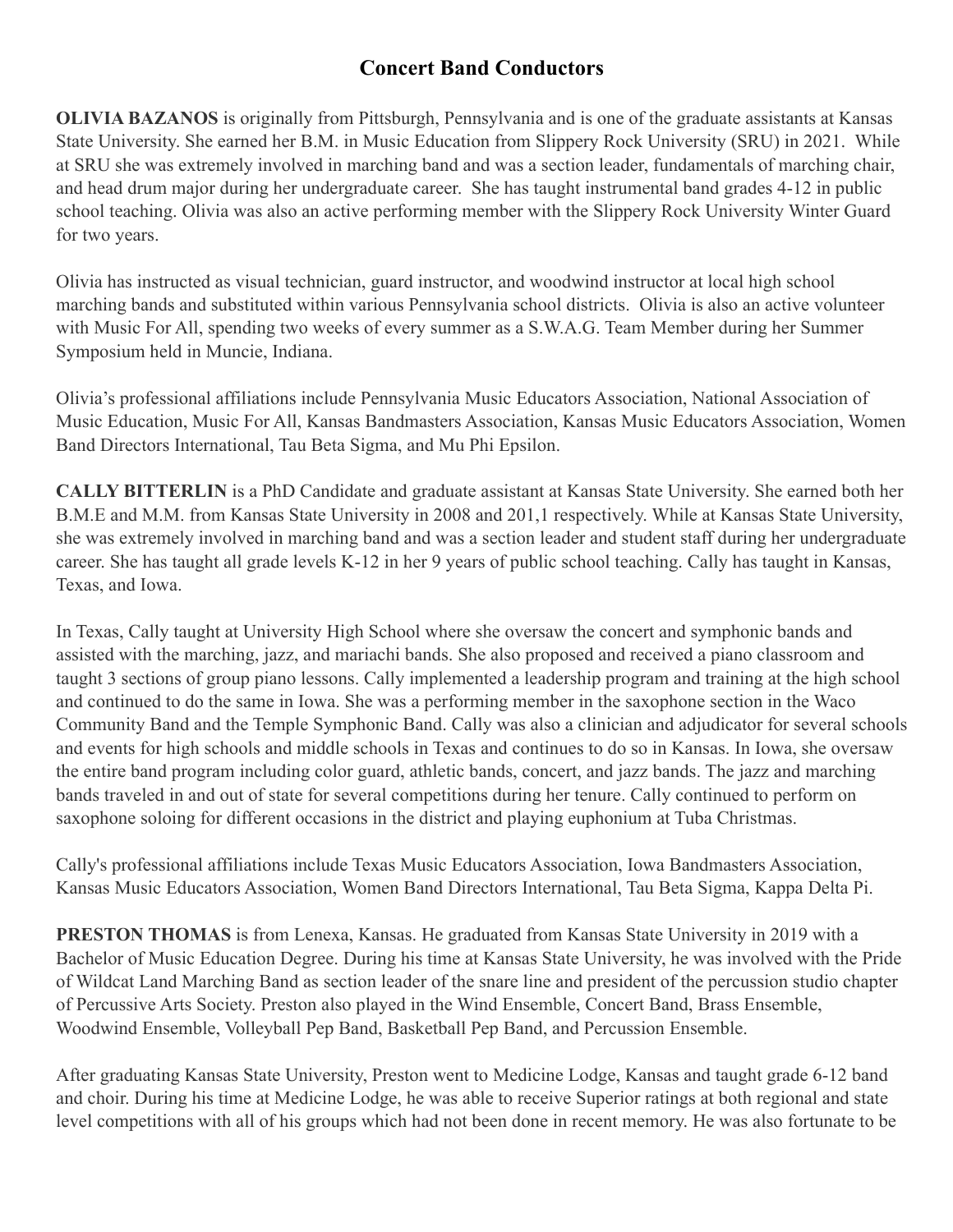able to assist in acquiring new technology to the music department with a new digital sound and lighting system which helped bring a new energy to the concerts and performances.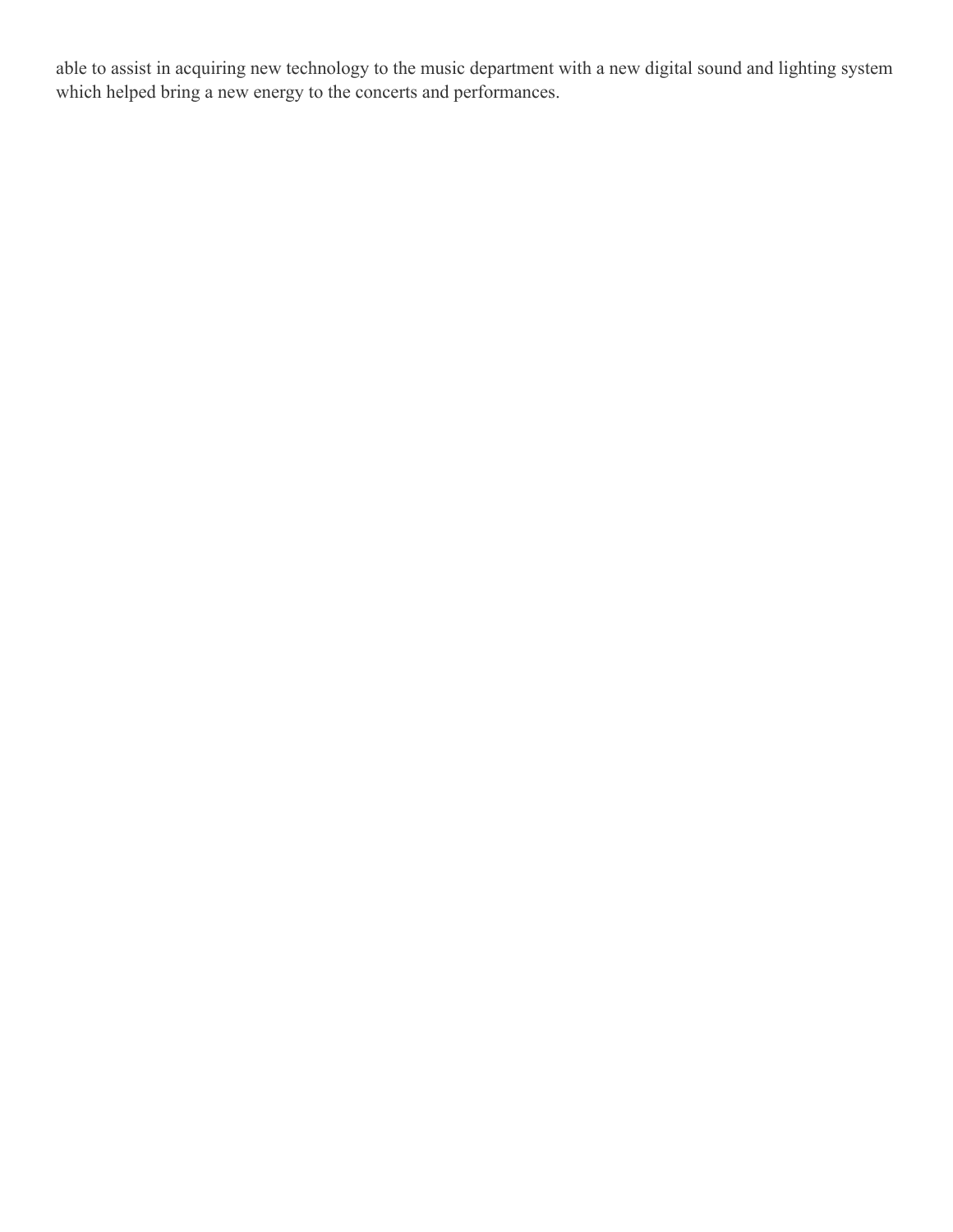**TRAVIS TURNER** is currently an M.M. candidate at Kansas State University. He earned his Bachelor of Arts degree at Missouri Southern State University (MSSU) in 2020, where he was involved in the marching band, taking on the role of drum captain for the drumline and later a student staff position. He also performed with the MSSU Wind Ensemble, acting as principal trombonist, and the MSSU Jazz Orchestra. He also performed with Resistance Indoor Percussion, an independent open class ensemble based out of Tulsa, Oklahoma. While performing with Resistance, Travis took on leadership roles within the ensemble and earned the "Member of the Year" award in 2018 and 2019.

Travis has worked with several high schools in Southwest Missouri, as well as the Wichita and Tulsa areas, teaching drumline and visual fundamentals. In his most recent endeavor, he was the Assistant Percussion Coordinator for the Joplin High School Winter Drumline, where he helped lead the ensemble to their highestscoring season in five years. He also worked with Resistance Indoor Percussion in the 2020 season, working with the bass drums and teaching visual fundamentals. Travis has also started a small design business with his brother, writing and arranging shows for marching bands.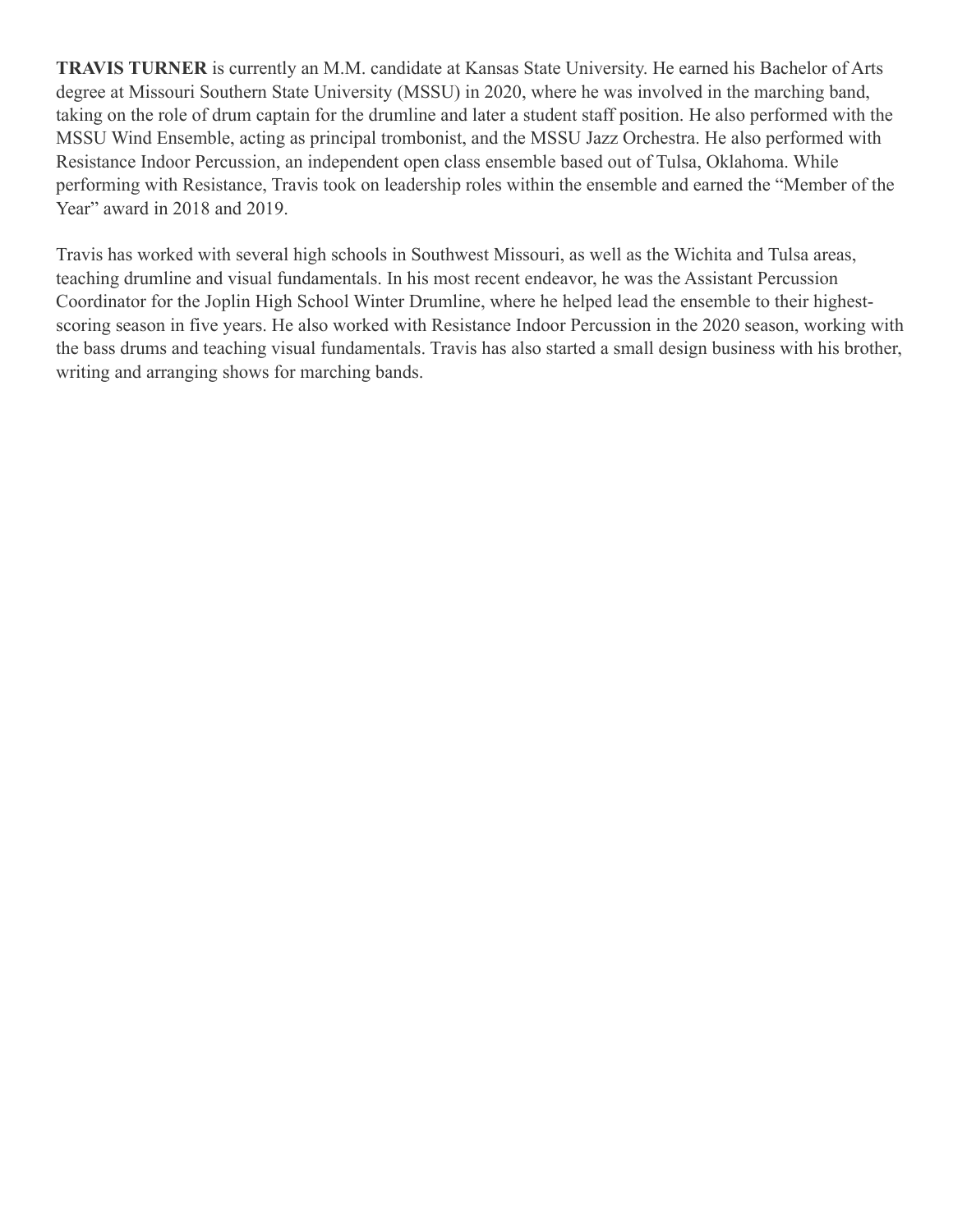# **University Band Conductors**

**ANN BARKER** is a junior in Music Education at Kansas State University and will graduate in the Spring of 2023. She attended Blue Valley High School and graduated in 2019. Ann plays trumpet in the K-State Wind Ensemble, Orchestra, Big Bands, and Latin Jazz Ensemble. She was voted most likely to be elected president in the fifth grade. When Ann is not going playing her instrument, she enjoys spending time with her nieces, nephews, and her dogs.

**TATON BENNETT** is a senior in Music Education at Kansas State University and will graduate in Spring of 2023. She grew up in Cheney, KS and graduated from Cheney High School in 2018. Taton plays clarinet in the K-State Wind Ensemble and was an assistant drum major in the marching band last season. She has also been a member of the Cat Band, Pub Crawl Band, Wind Symphony, and Woodwind Ensemble in her time here. She is a recipient of the Rod Funk Award and is a Marching Pride Scholar. When she is not in band, Taton enjoys spending time with her friends, her sisters, and her dog, Hamilton.

**JAMES PROBST** is a senior is Music Education and will be student teaching in the Fall. He is from Lawrence, Kansas, and was home schooled in high school, graduating in 2018. James is currently a saxophonist in the K-State Wind Ensemble, the KSU Saxophone Quartet, and Jazz Lab A. Once he graduates, James hopes to be an elementary music teacher or a middle school band director. Outside of school, James loves to spend time with family and friends and is an active member of the St. Isidore's community.

**KRISTEN SCHRAG** is a junior in Music education at Kansas State University and will graduate in the Spring of 2023. She attended Valley Center High School and graduated in 2019. Kristen is the principal flutist in the K-State Wind Symphony and a co-principal flutist of the K-State Symphony Orchestra. She also plays piccolo in the KSUMB. She is a Marching Pride Scholar. When Kristen isn't playing her instrument, she enjoys hanging out with her friends and their various pets or going and supporting her friends' musical performances in all genres.

**DANIEL SMITH** is from Shawnee, Kansas and is currently a Junior in Music Education at Kansas State University and will graduate in the Spring of 2023. He attended De Soto High School where he received the John Phillip Sousa award and graduated in 2019. Daniel plays Trombone in the KSU Wind Ensemble and is an Assistant Drum Major for the KSUMB. Daniel is a member of Kappa Kappa Psi and currently holds the office of Vice President of Membership. He is a recent recipient of the Phil Hewitt award. When Daniel is not playing his instrument or conducting an ensemble, Daniel enjoys binge watching TV shows and spending quality time with his closest friends.

**BRANDON WELLS** is a senior in Music Education at Kansas State University and will graduate in the Spring of 2023. He attended Blue Valley Northwest High School and graduated in 2018. Brandon is a member of the K-State Wind Ensemble, Percussion Ensemble, Symphony Orchestra, and Cat Band. He is also a section leader in the KSUMB Drumline. He recently was a recipient of the Assistant Section Leader of the Year for the 2021 season. When he is not playing his instrument, Brandon enjoys playing board games and spending time with friends.